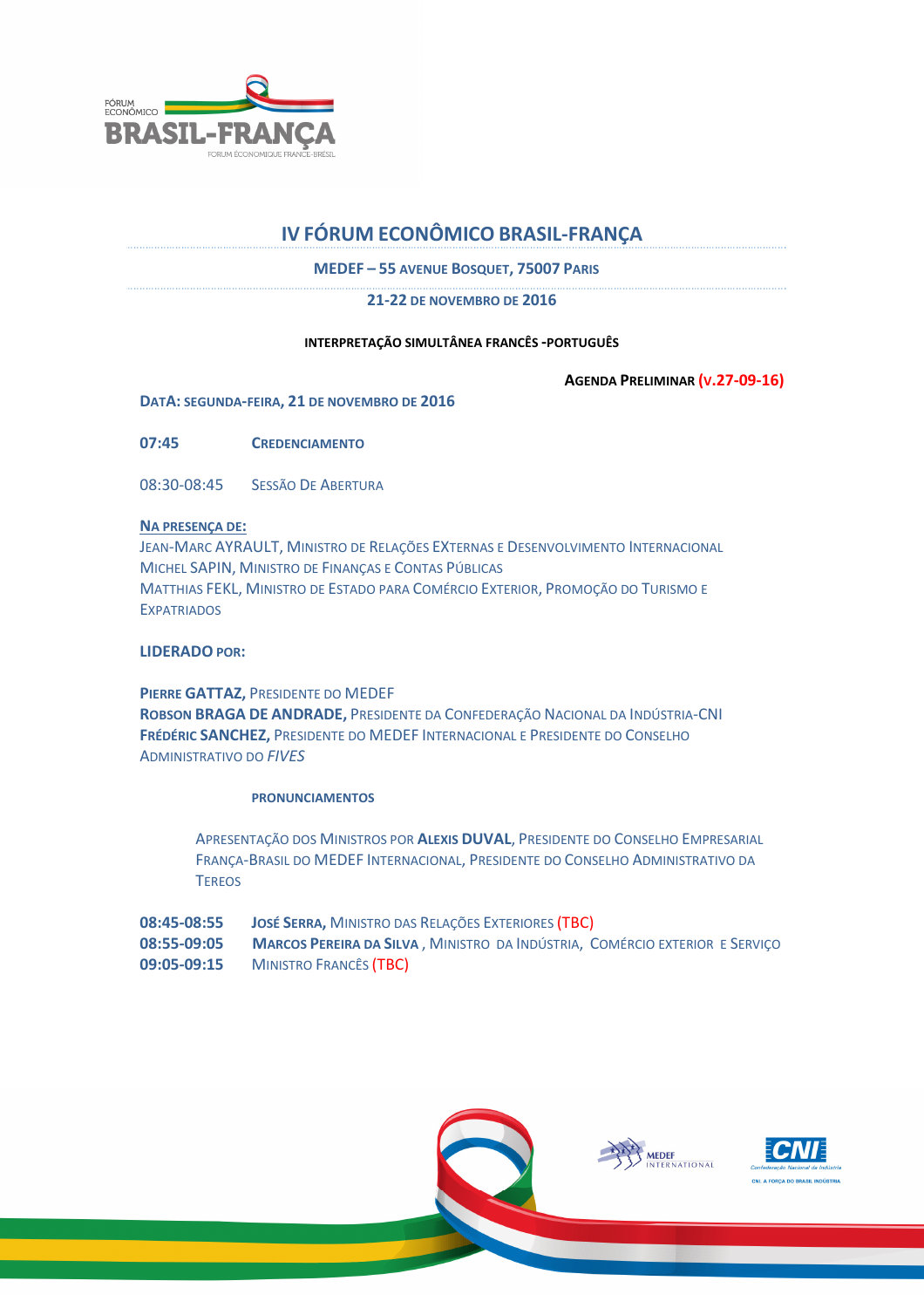

| 09:15-09:30 | PANORAMA MACROECONÔMICO E ACESSO AO MERCADO FRANCÊS PELAS EMPRESAS<br><b>BRASILEIRAS</b><br><b>MICHEL HOUDEBINE, ECONOMISTA CHEFE, MINISTÉRIO DA FAZENDA</b>                                                                                                                                      |
|-------------|---------------------------------------------------------------------------------------------------------------------------------------------------------------------------------------------------------------------------------------------------------------------------------------------------|
| 09:30-09:45 | <b>WELLINGTON MOREIRA FRANCO, SECRETÁRIO EXECUTIVO</b> , PROGRAMA DE<br>PARCERIAS E INVESTIMENTOS (PPI) DA PRESIDÊNCIA DA REPÚBLICA (TBC)                                                                                                                                                         |
| 09:45-10:50 | FORTALECIMENTO DOS LAÇOS ECONÔMICOS E RELAÇÕES DE NEGÓCIOS ENTRE BRASIL E<br><b>FRANÇA</b>                                                                                                                                                                                                        |
| 09:45-10:05 | <b>REFORMA TRIBUTÁRIA</b><br>JOSÉ AUGUSTO COELHO FERNANDES, DIRETOR DE POLÍTICAS E ESTRATÉGIA, CNI<br><b>CHARLES-HENRY CHENUT, PRESIDENTE DA COMISSÃO AMÉRICA LATINA E CARIBE CCEF</b>                                                                                                            |
| 10:05-10:25 | <b>ACESSO A MERCADOS</b><br><b>CARLOS EDUARDO ABIJAODI, DIRETOR DE DESENVOLVIMENTO INDUSTRIAL, CNI</b><br>PALESTRANTE FRANCÊS (TBC)                                                                                                                                                               |
| 10:25-10:50 | FINANCIAMENTO DE PROJETOS, EVOLUÇÃO DO SISTEMA BANCÁRIO E OPORTUNIDADES<br><b>DE NEGÓCIOS</b><br>JOSÉ RICARDO DA COSTA AGUIAR, VICE- PRESIDENTE EXECUTIVO DA CONFEDERAÇÃO<br>NACIONAL DAS INSTITUIÇÕES FINANCEIRAS - CNF<br>PALESTRANTE FRANCÊS (TBC)<br>BNP, CRÉDIT AGRICOLE OU SOCIÉTÉ GÉNÉRALE |
| 10:50-11:00 | <b>COFFEE BREAK</b>                                                                                                                                                                                                                                                                               |

- 
- 11:00-12:45 MESAS REDONDAS SIMULTÂNEAS





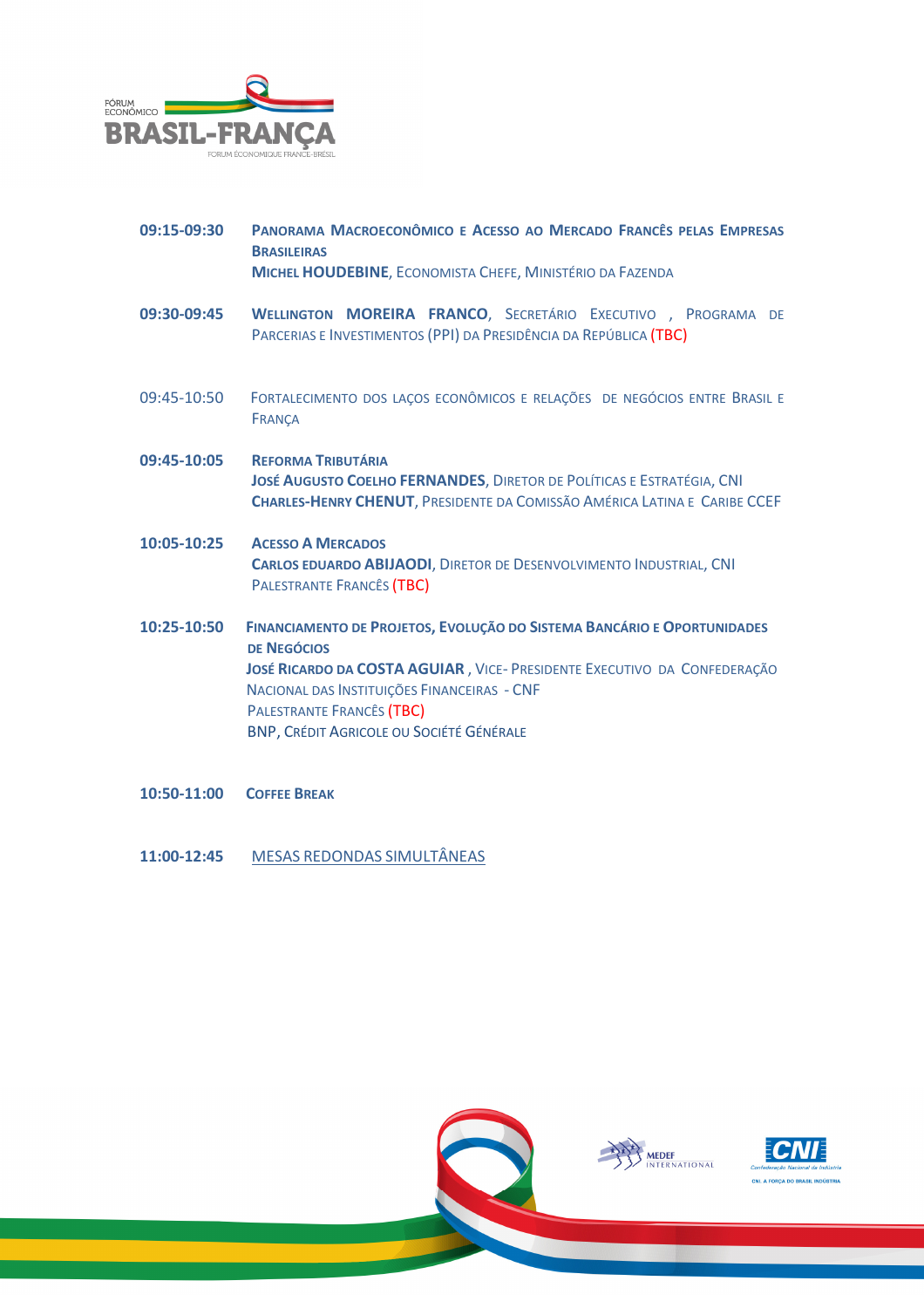

## AGROINDÚSTRIA

MODERADOR: ALEXIS DUVAL – PRESIDENTE DO CONSELHO EMPRESARIAL FRANÇA-BRASIL DO MEDEF INTERNACIONAL, PRESIDENTE DO CONSELHO ADMINISTRATIVO DA TEREOS

WALTER FARIA, PRESIDENTE GRUPO PETROPOLIS (TBC) OU SEBALDO WACLAWOVSKI, CEO, GRANOL (TBC)

FRANÇOIS BURGAUD, PRESIDENTE ADEPTA MICHEL NALET, DIRETOR DE RELAÇÕES EXTERNAS, LACTALIS (TBC)

# SAÚDE E INOVAÇÃO

MODERADOR: GUILLAUME LEROY, VICE PRESIDENTE EMPRESAS DE VACINAS CONTRA DENGUE, MEMBRO DO COMITÊ EXECUTIVO DA SANOFI

MARCOS VINÍCIUS DE SOUZA, SECRETÁRIO DE INOVAÇÃO, MDIC REPRESENTANTE SCTIE, MINISTÉRIO DA SAÚDE (TBC)

PALESTRANTE FRANCÊS, L'ORÉAL (TBC) OLIVIER LAUREAU, PRESIDENTE, SERVIER OU HERVÉ LE LOUS, PRESIDENTE URGO OU OLIVIER SCHILLER, PRESIDENTE SEPTODONT (TBC)

# INFRAESTRUTURA E ENERGIAS RENOVÁVEIS

MODERADOR: GÉRARD WOLF, PRESIDENTE, BRICS ACCESS E PRESIDENTE DA FORÇA TAREFA CIDADES SUSTENTÁVEIS DO MEDEF INTERNACIONAL

VENILTON TADINI, PRESIDENTE ABDIB (TBC) ELIZABETH FARINA, PRESIDENTE DA ÚNICA (TBC)

PHILLIPPE DELLEUR, VICE-PRESIDENTE, ALSTOM JEAN-PASCAL PHAM-BA, SECRETÁRIO GERAL DA INICIATIVA TERRAWATT